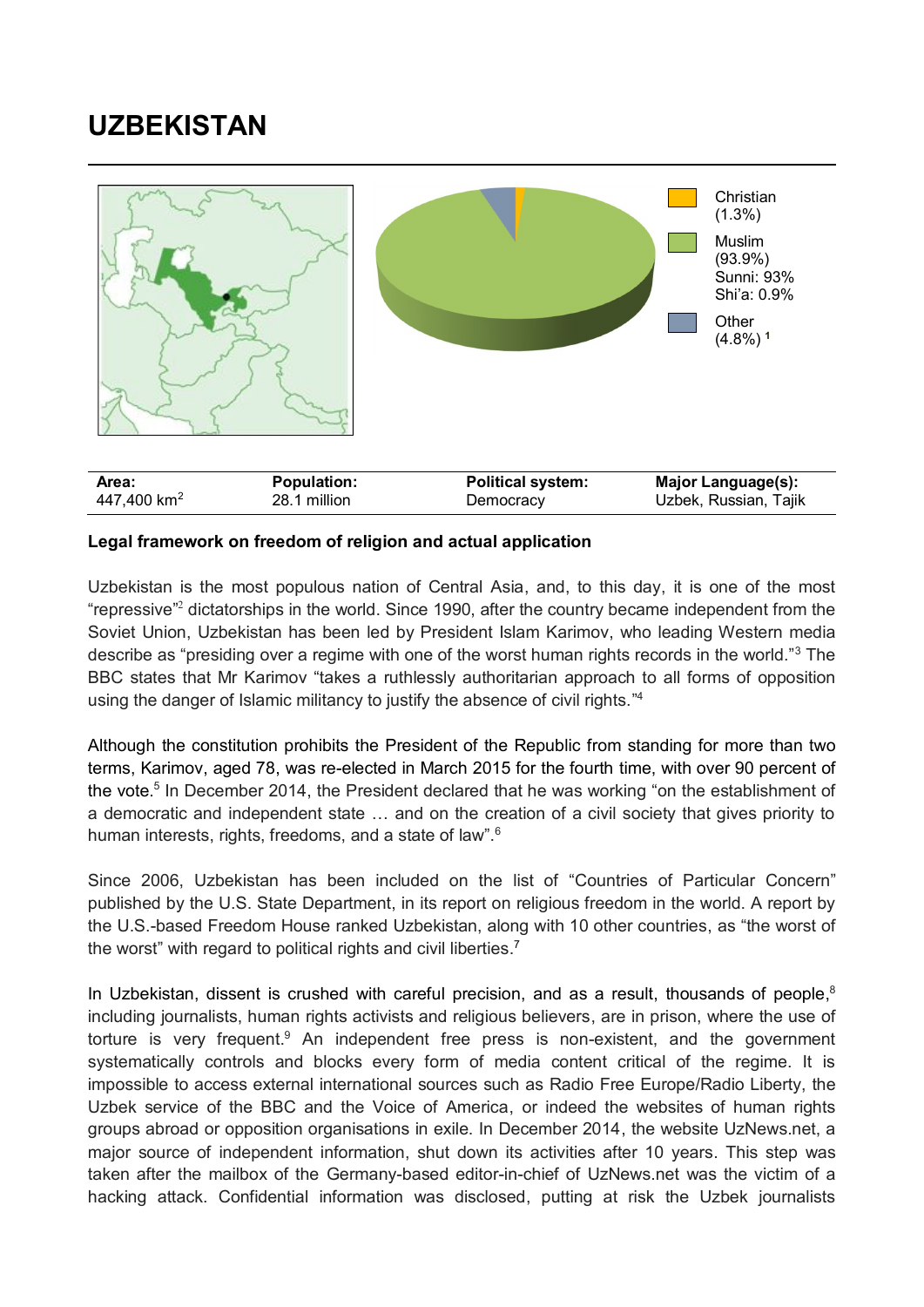collaborating with the website.<sup>10</sup> In September 2014, certain amendments were added to the law on information, which placed further restrictions on bloggers, making them legally responsible, and obliging them to report only information that has been duly verified.<sup>11</sup> These new amendments ban the publication of content that might be perceived either as "defamatory of the honour and dignity" of individual citizens, or which advocates the overthrow of the state order, or which disseminates religious extremism.

On 31<sup>st</sup> May 2015, Uzbekistan human rights activist Elena Urlaeva was conducting an investigation into the exploitation of labourers in cotton fields when she was arrested and imprisoned in the town of Chinaz. There, security forces reportedly carried out a physical and sexual attack.<sup>12</sup>

The law on religion, which came into force in 1998, limits the rights of religious organisations. Unregistered religious activity is banned. The requirements for registration are not straight-forward, and there are strict government censorship regulations relating to religious publications.

On 15<sup>th</sup> August 2014, a new law came into force establishing a Preventative Register.<sup>13</sup> Inclusion of an individual on this register subjects the person concerned to "preventative measures", which can include job loss. Names can be added to this register by a wide range of state organisations, from healthcare agencies through to environmental protection departments. The law grants the local governing committee, (the Mahalla), broad powers, including, under article 21, the possibility of collaborating with police and security forces, to adopt measures "to prevent the activity of nonregistered religious organisations", and reporting any potential violations of the law on religion.

In August 2015, amendments to the law on citizenship were also approved, under which Uzbek citizens can lose their citizenship if judged guilty of mercenary activities, terrorism, incitement to racial, ethnic or interreligious hatred, and various other crimes "against peace and security".<sup>14</sup>

## **Incidents**

The Catholic Church comprises around 3,000 Catholic faithful and is divided into five parishes, located in the major cities.<sup>15</sup> The Church faces no particular obstacles in its day-to-day activities but clearly there can be no question of free practice of religion. Catholic charity Caritas, however, has encountered difficulties in its daily operations and, despite a number of attempts, has not been given official state registration. 16

The Protestant denominations are regarded with suspicion, however, and are seen as an alien and destabilising factor in society.<sup>17</sup> Over the past year, the police and other security forces have carried out numerous raids on these Church communities. Each of these raids has resulted in the confiscation of electronic devices such as computers, phones, iPads, which are usually not returned. There are many fines that also result from these raids, often for sums of more than 50 times the minimum monthly salary (MMS).<sup>18</sup>

In July 2015 the UN Human Rights Commission expressed concerns at the large number of "illegal arrests, detentions, tortures and mistreatment … of those practising their faith outside the registered structures", and called on Uzbekistan to take steps to "guarantee a genuine liberty of religion and belief". 19

In many cases, religious groups have been targeted for possession of Christian texts in their homes. Rustam Yegamberdiyev, the chief of police in the town of Fergana, explained that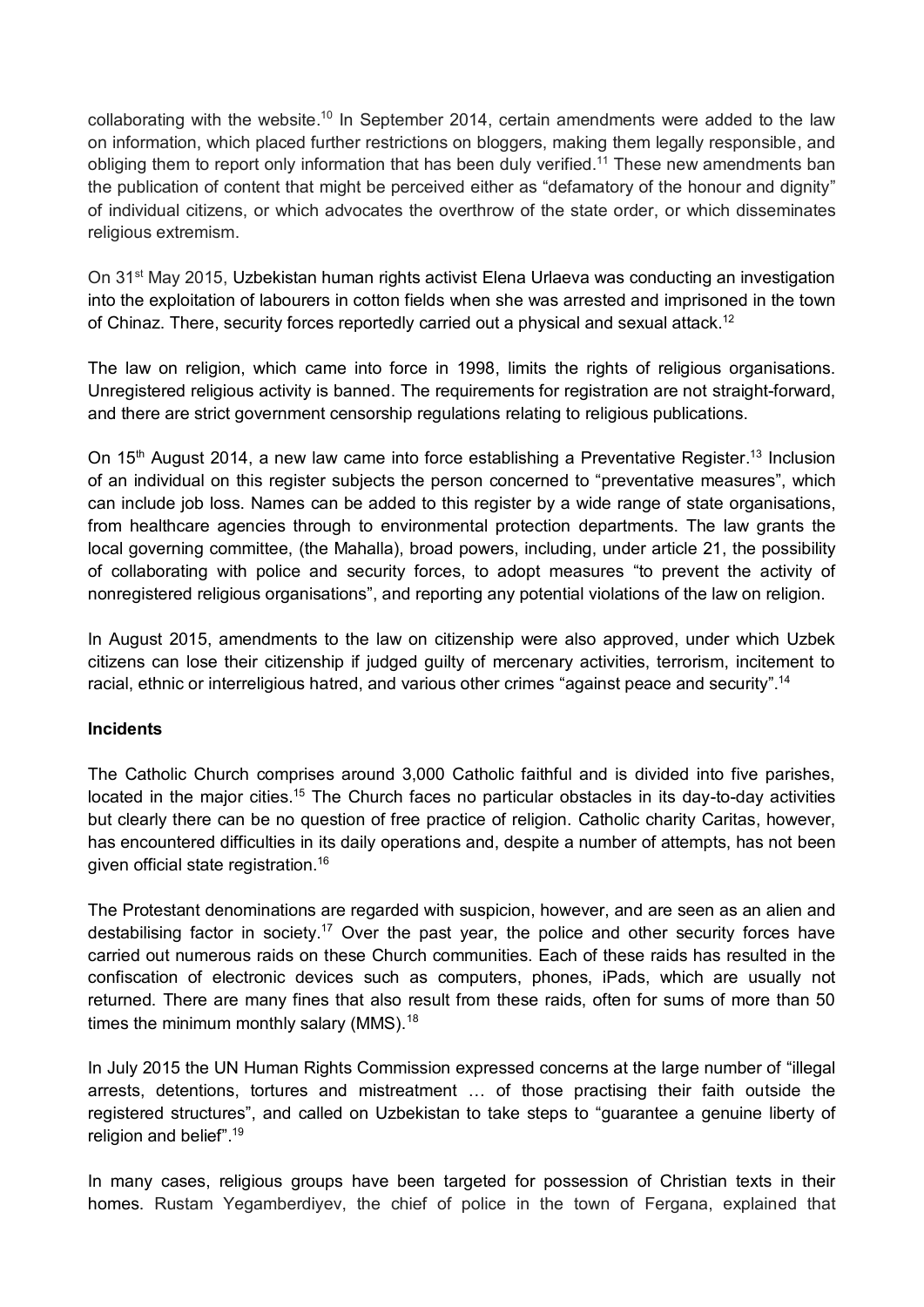believers "can keep the Bible in their homes, but if they have more than one, this means they intend to meet together illegally to pray."<sup>20</sup> Raisa Kuznetsova and her son were fined a sum equivalent to five months MMS in December 2015 for possession of religious texts in their home.<sup>21</sup> For the same reason, four members of a non-registered Protestant church in the region of Samarkand were fined the equivalent of up to 60 times the MMS.<sup>22</sup> Between February and March 2015, another nine Protestants belonging to three families from Tashkent and Navoi were fined sums of up to 10 times the MMS for possession of religious texts in their homes.<sup>23</sup> On 5<sup>th</sup> September 2014, Artur Alpayev, a Protestant from Navoi, was forced to pay 50 times the MMS on the same charge. The same day, his wife Irina was fined 40 times the MMS for not having registered with the authorities foreign guests who were lodging with her – her mother-in-law and a Russian married couple who were friends. All three visitors were immediately expelled from the country.<sup>24</sup> Earlier, on 26<sup>th</sup> August of the same year, the very judge who sentenced Mr and Mrs Alpayev, wrote an article in the Uzbek newspaper Znamya Druzhby*,* describing Baptists as a "destructive sect". The judge gave the names and addresses of the Baptists in question, <sup>25</sup> writing: "Remember that frequently the activity of the non-traditional religions is destructive. Do not fall under the influence of these religious movements. Protect the immature minds of your children from their influence."

Apart from the possession of religious texts in people's homes, other frequent causes of penalties for Christians included the "unauthorised teaching of religion", and the violation of the laws regarding religious meetings. In November 2015, security forces used violence as they interrogated 12 Protestants in Tashkent. They were then forced to pay fines of up to 100 times the MMS. It followed a police raid during one of their prayer meetings at which they were accused of violating the law on religion. That September, another 10 members of a Baptist church in Karshi were fined sums of up to 50 times the MMS for having carried out religious worship without state permission. <sup>26</sup> In November 2014, following a raid on an illegal meeting, 18 members of the Full Gospel Church in Tashkent were fined sums of up to 80 times the MMS.<sup>27</sup> In addition, a court in Tashkent fined nine Jehovah's Witnesses up to 30 times the MMS for having organised illegal religious meetings. 28

Sometimes even simple social gatherings have been interpreted by the police and the judiciary as illegal religious meetings. Nine Baptists in the region of Syrdarya were fined sums of up to 50 times the MMS on a charge of illegally teaching religion. This took place when one of the Baptists invited the others round to share a meal on Palm Sunday.<sup>29</sup> In the same region, four Christians were fined sums of between 10 and 50 times the MMS for holding an "illegal" religious meeting. The fine came after the police raided the house of Denis Absattarov on  $5<sup>th</sup>$  September 2014, when they were having tea.<sup>30</sup> On 5<sup>th</sup> June Zokir Rajabov, a Protestant living in the region of Khorezm, was fined the equivalent of five times the MMS for illegal teaching of religion, after it was alleged that he had shared his religious beliefs with two relatives, while the three were chatting together in a private home.<sup>31</sup>

In some cases, the fines are imposed without those concerned being told about the hearing. As such, they were unable to defend themselves. Such was the case with Sergei Rychagov, the pastor of the Presbyterian Church of Grace, who was sentenced to pay a fine equivalent to 80 times the MMS for unauthorised religious activities, proselytism, and illegal teaching of religion,<sup>32</sup> and likewise with the Baptist, Nikolai Serin, in the Navoi region, who was sentenced to a fine of 50 times the MMS for violating the law on religion.<sup>33</sup>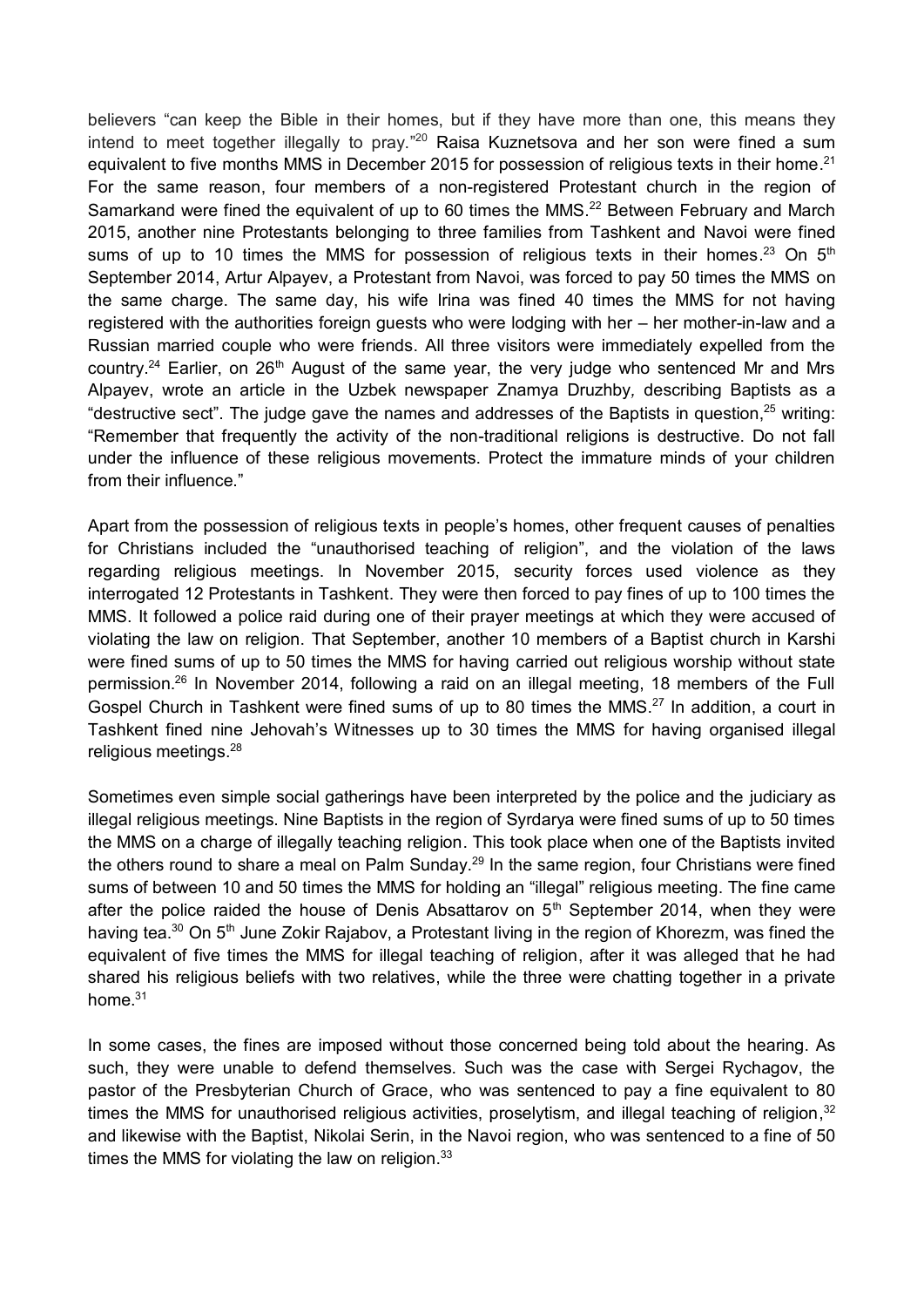The victims have often complained of violent police behaviour during interrogations. For example, Murot Turdiyev, a Protestant known to the local police for his religious activities, was locked up in a police station, interrogated and beaten to the point of losing consciousness.<sup>34</sup>

A Protestant friend of Turdiyev, Latipzhon Mamazhano, who lived in the region of Fergana, was tortured during a 15-day spell in custody, which followed a police raid on his home.<sup>35</sup> Other Protestants were also sentenced to short prison terms, with three such cases between March and April 2015 alone. Doniyor Akhmedo, a Baptist, was sentenced to 15 days imprisonment and fined the equivalent of more than three years of the minimum monthly salary (MMS) for having offered a religious pamphlet to a passer-by.<sup>36</sup> Igor Kulyada, a Baptist from Tashkent, was detained in custody for three days in July 2014, for having left flyers in a public place with short Bible verses on them. 37

Use of the press to discredit members of minority religious groups is a frequent practice. On  $30<sup>th</sup>$ November 2014, the state-owned newspaper called 12news published four separate articles attacking Protestants and Jehovah's Witnesses for exercising their freedom of religious belief, accusing some members – often identified by their name, surname and address – of "turning children into zombies, improperly associating with young girls and drug dealing". One article stated that "a sudden death awaits every member of the religious community who owns any kind of property and lives alone." It alleged that the religious group's care of individuals was motivated by the "mercenary interests of the organisation".<sup>38</sup> Earlier, on 18<sup>th</sup> October, the daily newspaper, Oltin Vodiy, attacked Protestants in the region of Navoi, one of whom was dismissed from his job as a result of the article. 39

Non-Muslims, mostly from the Uzbek ethnic group, continue to have problems burying their loved ones in cemeteries. This is because of opposition from the police and local imams. In July 2015, for example, a family of Jehovah's Witnesses from Karakalpakstan were forced to bury their relative in a cemetery over 12 miles away. The cemetery had been chosen by police officers. The police forbade friends and relatives to visit the family to offer condolences, posting police and the local imam outside the house and later installing a surveillance camera. They were told that anyone seen entering the house would face a fine equivalent to 8 times the MMS. $40$ 

The government has used the struggle against Islamic extremism to justify increased restrictions on religious activities and repression of political opposition. Many Muslims have been imprisoned on charges of "extremism" for religious worship not in compliance with state regulations.

Between the end of October and the beginning of November 2015, more than 200 alleged sympathisers of ISIS (Daesh), most of them migrant workers returning from Russia, were arrested in Tashkent and environs.<sup>41</sup> In September 2015, a regional court in Khorezm sentenced a group of young Muslims, accused of recruiting for Daesh, to prison terms ranging from three to 18 years.<sup>42</sup> Another six people were sentenced by the regional court in Qashqadaryo, to terms ranging from nine to 15 years. They had been charged with being members of the Islamic Movement of Uzbekistan (IMU).<sup>43</sup> A court in the eastern region of Jizzax also sentenced five men to prison terms ranging from five to 12 years, on charges of religious extremism, separatism and sabotage. Among the accused was a 33-year-old Armenian citizen, Aramais Avakian, a Christian, accused by the authorities of sympathising with Daesh. His family said they suspected the arrest was prompted by the authorities' wish to seize his flourishing fisheries business.<sup>44</sup>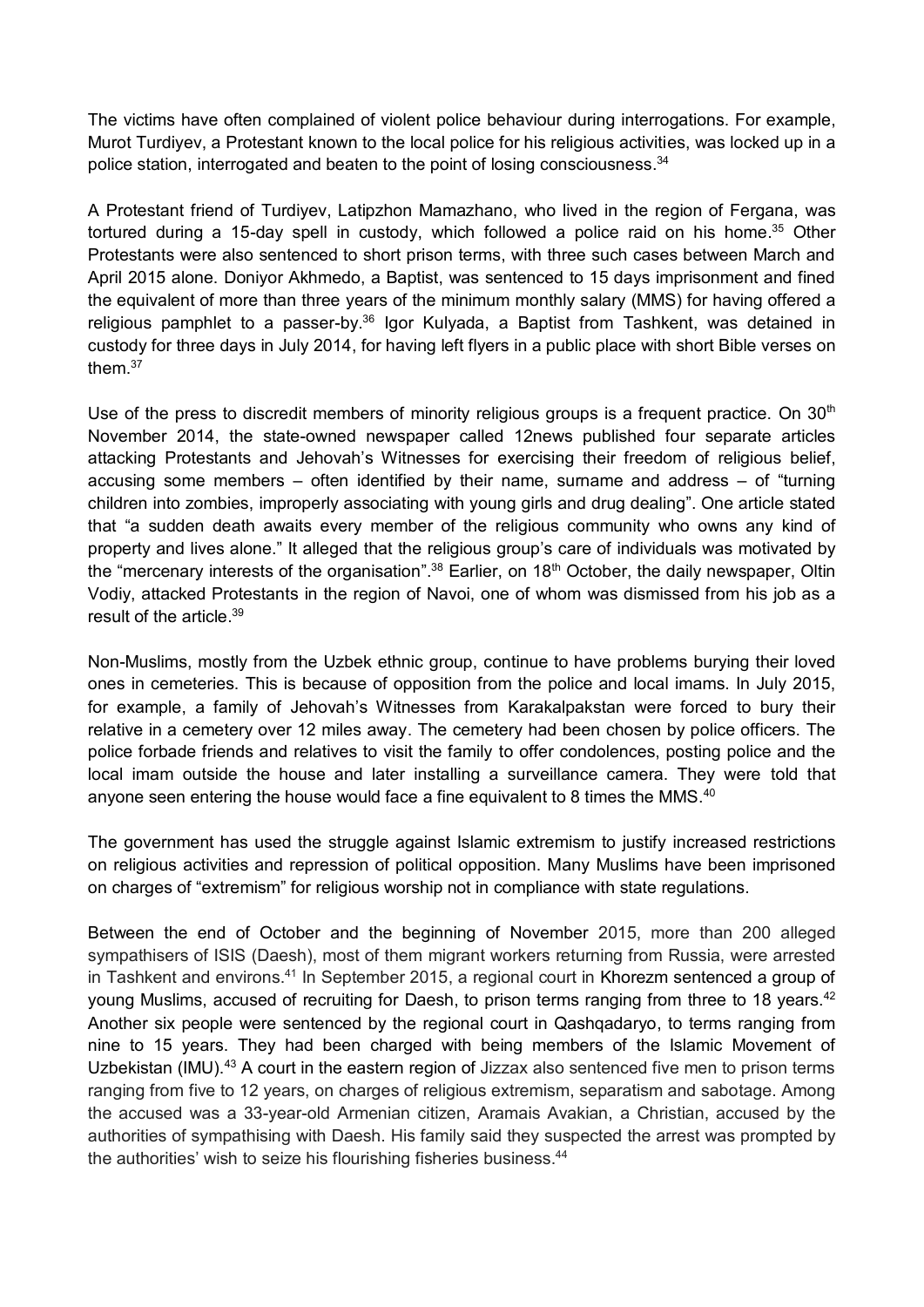For women too, there have been a number of arrests. Two Uzbek women were sentenced in the region of Tashkent on the charge of having disseminated the ideas of the extremist Hizb ut-Tahrir movement. <sup>45</sup> A few months earlier, eight women in the same region were jailed on an identical charge. <sup>46</sup> In some cases, the long prison sentences have been extended at the last moment, shortly before the date of their release, for alleged violation of prison rules. This is what happened to two Muslim prisoners of conscience, Kamol Odilov, and Botir Tukhtamurodov, who, after having almost completed serving their six-year prison sentences, were then forced to stay in jail.<sup>47</sup>

Nilufar Rahimjonova, sentenced to 10 years' imprisonment on alleged terrorism charges, died in prison in mysterious circumstances. The Muslim woman's husband and her father, Islamic scholar Domullo Istaravshani, had both sought refuge in Iran after criticising the government.<sup>48</sup>

The security forces have closely monitored devout Muslims whom they suspect of involvement with extremists. In particular, in 2015 there was a campaign of secularisation, leading to security services ordering women in a number of Uzbek cities to remove their hijabs. The men were told that wearing the "doppi", the traditional black skullcap, would incur a fine.<sup>49</sup> In some mosques in the Fergana region, signs were removed containing verses from the *Qur'an*, as were the electronic calendars giving the daily hours of prayer. 50

An edict issued by the Education Ministry bans young people of 18 and under from taking part in Friday prayers and from other celebrations of Islamic feasts. Parents of children found inside a mosque on such occasions were told to face fines equivalent to 15 times the MMS.<sup>51</sup> In August 2014, the Tashkent authorities called on doctors and teachers to collaborate with the police, by informing on boys known to have taken part in prayers in the mosques. 52

The authorities also impose strict controls on religious material entering the country, including anything contained on electronic devices such as computers, telephones and iPads. Two Russian Muslim lorry drivers, Magomedsayid Khasayev and his nephew Alisultan Abakarov, were detained in Uzbekistan for more than two months after entering the country and being found in possession of Islamic texts and recordings on their mobile phones. The judge fined them the equivalent of 50 times the minimum monthly salary.<sup>53</sup> In December 2015, six Muslim men were fined for possession of religious material on their mobile phones.<sup>54</sup> On  $9<sup>th</sup>$  January 2015, the police arrested a Russian citizen, Bakhtiyor Khudaiberdiyev, at Tashkent airport, holding him in prison for more than three months. Religious material had been found on his mobile phone. 55

## **Prospects for freedom of religion**

The religious freedom outlook in Uzbekistan does not give cause for hope, not least as it is unlikely that President Karimov's successor would take a different approach to questions of civil liberty. At the time of writing, there is no political alternative that exists in the country, and there is no sign of the emergence of a model of government that is more respectful of civil and human rights, be it that of the individual or of society as a whole. All in all, the situation has remained unchanged.

1

<sup>1</sup> ARDA

<sup>&</sup>lt;sup>2</sup> CNS News, 'In Repressive Uzbekistan, Kerry Talks About 'Human Dimension' Instead of 'Human Rights', 4<sup>th</sup> November 2015 http://www.cnsnews.com/news/article/patrick-goodenough/repressive-uzbekistan-kerry-talks-about-humandimension-instead

<sup>3</sup> The Independent, http://www.independent.co.uk/news/world/asia/islam-karimov-the-uzbek-dictator-who-has-locked-uphis-pop-diva-daughter-9863425.html